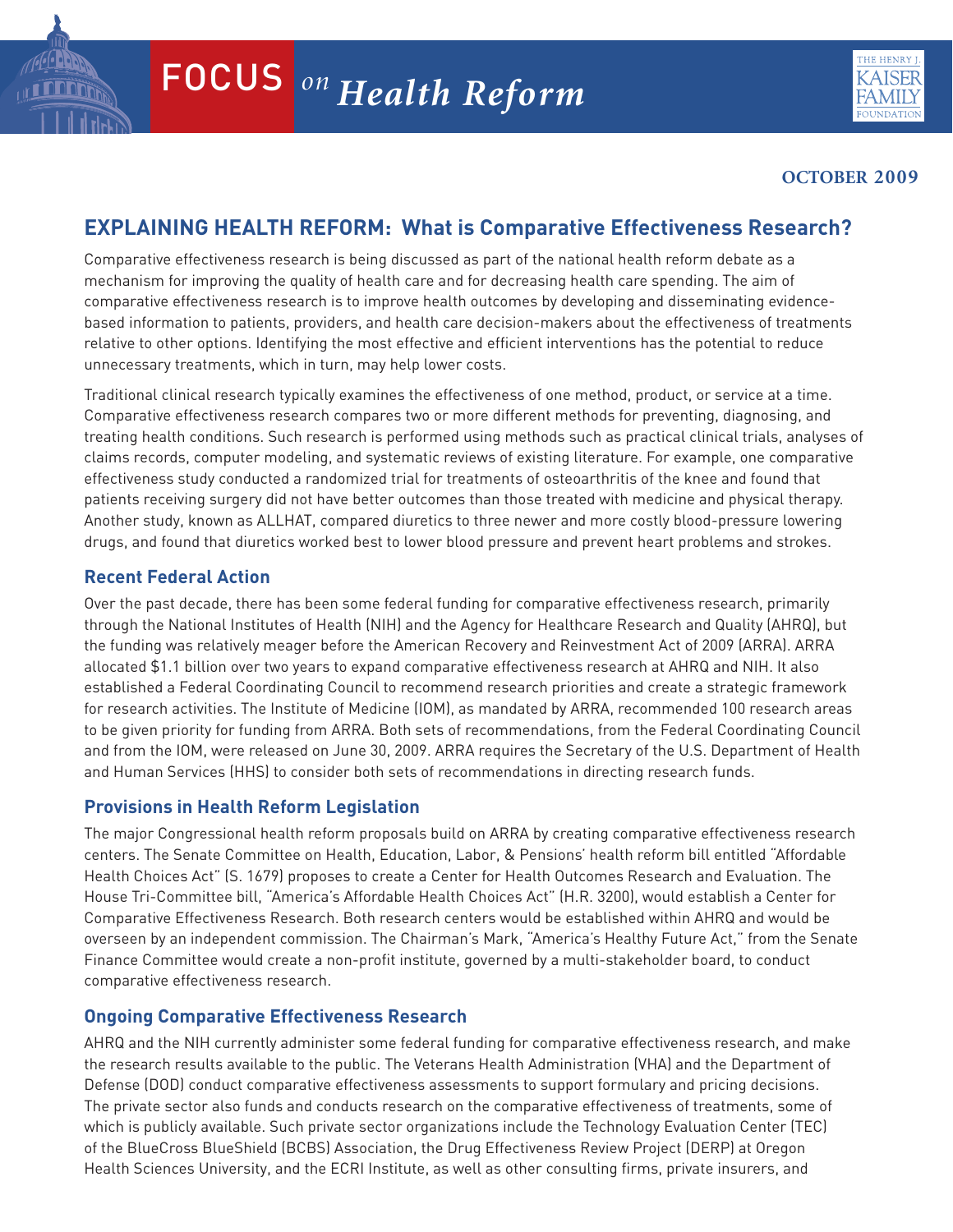pharmaceutical manufacturers. Some of the funding for these private sector initiatives comes from the public sector. For example, the BCBS TEC receives funding from AHRQ, and DERP is funded through participating Medicaid programs.

### **Key Questions**

### **1) What kinds of treatments will comparative effectiveness research compare?**

While there is general agreement that comparative effectiveness research should compare the effectiveness of two or more health care services or treatments, there is disagreement on precisely what types of treatments should be compared. Some believe that all types should be compared, including medical and surgical procedures, medical devices, pharmaceuticals, screening and diagnostics, behavioral health care, and other medical interventions. Others believe that comparing treatments in which the effectiveness can vary depending on the training and experience of the health care provider, such as health counseling, to those in which the effectiveness does not vary across providers, such as pharmaceuticals, is not a fair comparison. Current research primarily focuses on the effectiveness of one type of treatment, and although some efforts are underway to compare multiple treatments, companies often do not have a financial incentive or the resources to compare their product to other types of treatments.

### **2) Should comparative effectiveness research include measures of cost?**

There is debate as to whether evaluations should address not only the clinical effectiveness of treatments, but also the costs. The inclusion of costs in research tends to be less controversial when the results are not directly linked to medical and health policy decision-making. However, concern arises when the results may be used to make decisions regarding pricing, coverage, insurance reimbursement, or affect patient and provider treatment choices in other ways. Part of the controversy is that costs can be defined and measured in different ways. Treatment costs may differ, sometimes dramatically, depending upon which perspective (e.g. patient, government payer, private insurer, and society) is considered in the analysis, and which costs are included. For example, some factors, such as the time required to receive the treatment and patient side effects, may be an

important part of patients' decisions, but would not be included in an analysis of treatment costs from the payer's perspective. Yet, some policymakers and researchers believe that not including the cost of treatments provides an incomplete comparison of treatments, and does not address the problem of rising health care costs. In part to address these concerns, current health reform legislation in the Senate Finance Committee would restrict the research institute from using a measure (such as dollars per quality adjusted life year) that would discount the value of a life because of a person's disability in order to establish whether a particular health care service or treatment is cost-effective.

#### **3) How will comparative effectiveness research results be disseminated?**

Dissemination of research is important if the aim is to change health care practice patterns and decision-making. In particular, the manner in which new information about the safety or effectiveness of treatments is disseminated may affect whether the research findings lead to changes in physicians' clinical practice. Simple dissemination of educational materials has often been found to be ineffective in changing physicians' habits. More active (and costly) methods, such as one-to-one education and incorporating research findings into clinical guideline development tend to be more effective. Even the wording of a study's results may influence whether physicians change their practice behavior. Regardless of the effectiveness of dissemination strategies, other factors, which can be more difficult to change, such as the management structure of private insurers and the hospitals that employ the physicians, also influence physicians' clinical practice.

Another important target for the dissemination of research findings is the public. By making research results available to the public, some patients may be able to use the information to inform their health care decision-making, though the extent to which they rely on this information depends on how it is disseminated as well as other factors.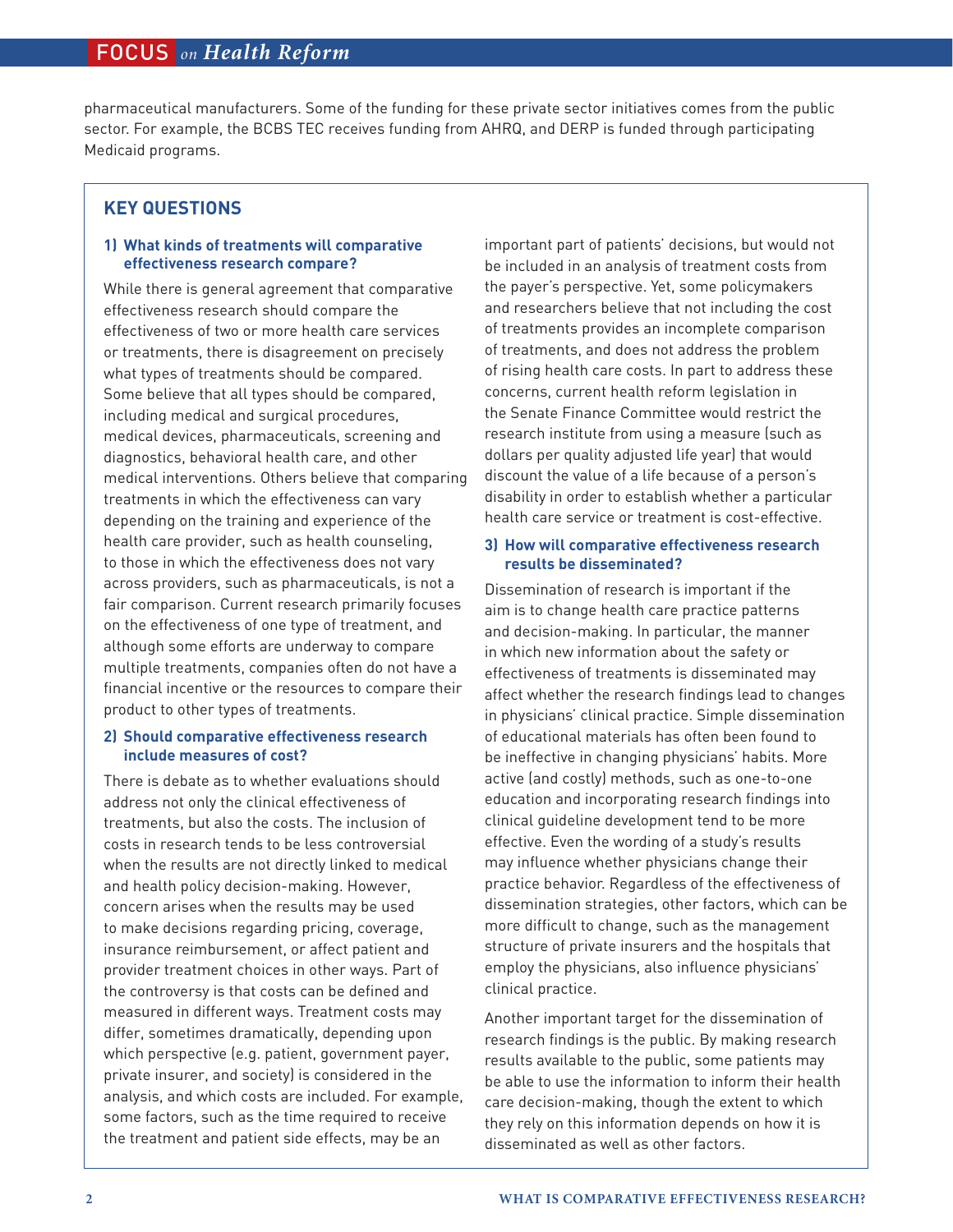### **Key Questions** (continued)

The current health reform proposals call for the dissemination of research results to health care providers, patients, private and public health plans, vendors of health information technology, professional associations, and other relevant stakeholders. Some proposals also require that relevant comparative effectiveness reports be available to the public after a defined period of time, and require the development of protocols and strategies to effectively disseminate the research.

#### **4) Will comparative effectiveness research be used to make coverage decisions and recommendations?**

One of the main controversies surrounding comparative effectiveness research is whether research findings will be used to make coverage decisions. Some are concerned that if the research is used to make coverage decisions, it will limit the autonomy of physicians and restrict patients' access to different treatments. Currently, both the private and public sectors use comparative effectiveness research in limited ways to inform coverage decisions. Government health care programs have incorporated comparative effectiveness research into coverage decisions to varying degrees. The Veterans Health Administration has been incorporating research findings into its coverage decisions for years. Some Medicaid programs have used comparative effectiveness research from DERP to develop their preferred drug lists (PDLs). The Centers for Medicare and Medicaid Services (CMS) was precluded by the Medicare Prescription Drug, Improvement, and Modernization Act of 2003 (MMA) from incorporating results from the comparative effectiveness research authorized under MMA into its coverage decisions for Medicare. Current health reform proposals in the House and Senate include

restrictions on how CMS could use comparative effectiveness research in Medicare coverage decisions, such as prohibiting the use of comparative effectiveness research to deny or ration care, or prohibiting coverage decisions based solely on one comparative effectiveness study.

#### **5) Will comparative effectiveness research save money for the health care system?**

As with any research, comparative effectiveness research requires upfront funding and time to determine the clinical effectiveness, and potentially the cost-effectiveness, of treatment options for different populations and subpopulations. However, any savings will occur over the longer term as research findings promote changes in clinical practice that drive greater efficiency in the health care system. Comparative effectiveness research has the potential to save money if the findings conclude that less expensive treatments are at least as effective as more costly treatments some of the time.

Ultimately, however, conducting research and gaining knowledge about what is clinically effective is only valuable if the findings are used by the health care system. Once the research is performed, it takes time to disseminate the findings throughout the system and encourage health care providers to utilize treatment options that are determined to be clinically effective and cost-effective. In 2007, the Congressional Budget Office (CBO) estimated that the comparative effectiveness research provision in The Children's Health and Medical Protection Act of 2007 (CHAMP) would reduce total spending by public and private purchasers by \$0.5 billion over five years and \$6 billion over 10 years, with the majority of the savings realized as a result of private purchasers using the information to make coverage decisions.

### **Conclusion**

Improving the quality of health care services and reducing health care costs are key components of the national health reform debate. Comparative effectiveness research may be an important mechanism in achieving these goals, but its value will depend on how it is implemented and how several key challenges are handled. Providing adequate funding for the research will be important and may require upfront investments. The research must be credible and able to keep pace with new treatment options and procedures. Once the research is performed, communicating the information to health care providers and the public and providing incentives for providers to use the research will be a crucial step in realizing the potential benefits of comparative effectiveness research.